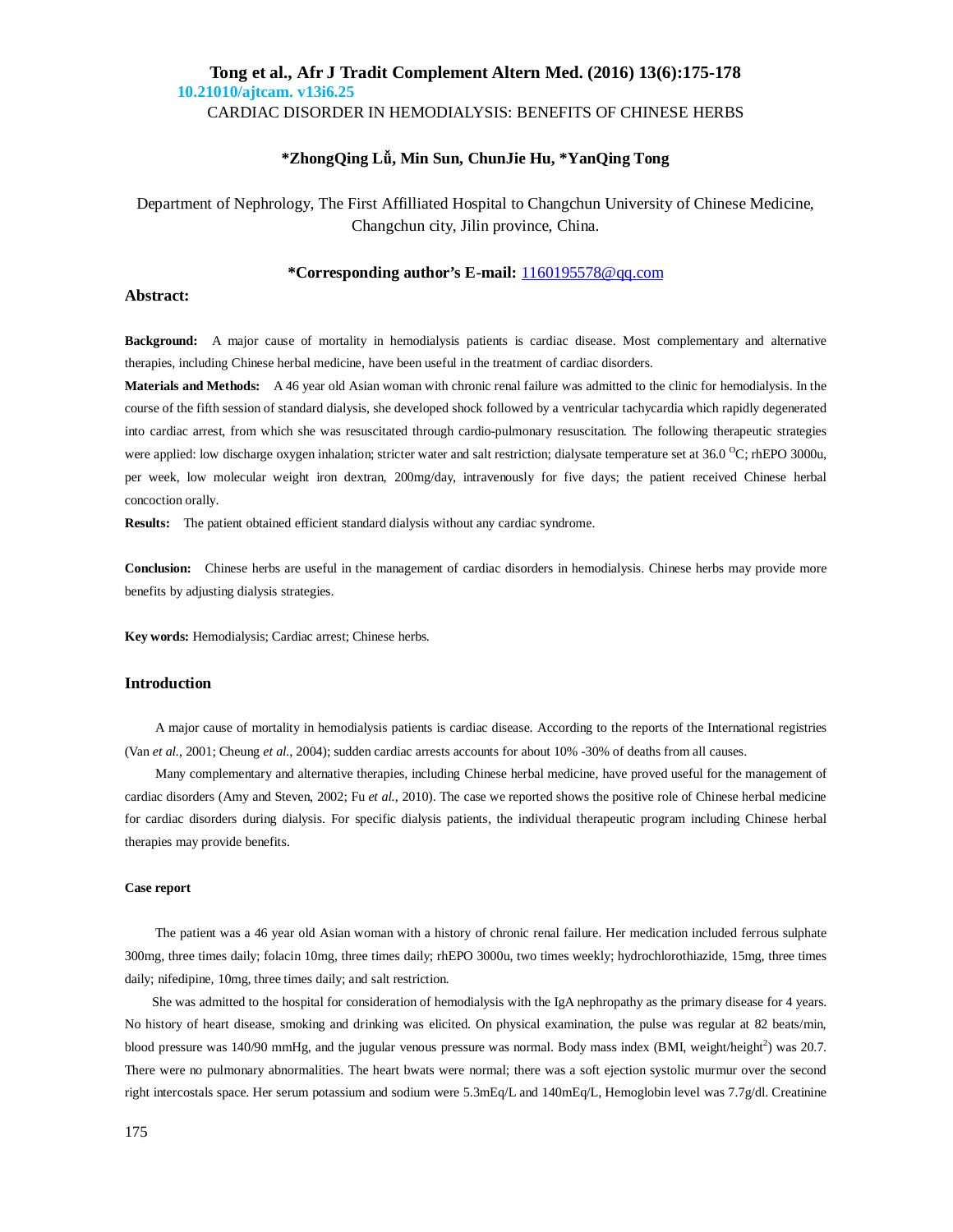and BUN levels were 875.3umol/L and 32.3moml/L. Serum PO<sub>4</sub> level was 6.2mg/dl, Serum calcium level was 9.4mg/dl, Ca×PO<sub>4</sub> product was  $58.28 \text{ mg}^2/dl^2$ . The ECG showed sinus rhythm, left ventricular hypertrophy. On chest x ray, there was moderate cardiomegaly. Echocardiographic results: IVS 9.6mm, LVDd 58.5mm, FS 24%, EF 49%. There were no other significant laboratory findings.

A day after admission, arteriovenous fistula for hemodialysis was operated at the wrist in an end-to-side fashion. 14 days after the operation, three sessions of profiled hemodialysis were performed. A calibrated roller pump on the arterial tubing was set to provide 200ml/min through the dialyzer. On the dialysate side, a calibrated roller pump pumped dialysate from a reservoir at 500ml/min, with dialysate temperature at 37.0  $^{\circ}$ C. Euvolemic weight was determined clinically to be 69.5kg. The net ultrafiltration was 2L and held constant to keep at a constant weight of 69.5kg. All treatments were performed on Fresenius 4008B dialysis machine (Fresenius Inc., Germany). After profiled dialysis, the patient crossed over to the 4-h standard dialysis (two sessions/week). She had felt well the days prior to the fifth standard dialysis.

In course of the fifth standard dialysis, she developed shock followed by a ventricular tachycardia which rapidly degenerated into cardiac arrest, from which she was resuscitated by cardio-pulmonary resuscitation. After this cardiac arrest, the speed of arterial roller pump could not go beyond 150ml/min for the attack of cardiac syndrome: mild dyspnea, palpitation, hyperhidrosis and a few bilateral basal tales were heard. The cardiac syndrome and pump speed were in very close and positive correlation clinically. As a result of inadequate dialysis, her serum creatinine and potassium levels before eighth dialysis session increased to 806.0umol/L and 5.7mEq/L. Hemoglobin level was 7.2g/dl. Echocardiographic results: LVDd 59.6mm, FS 22%, EF 45%. Kt/V was 1.0 which means inadequate dialysis.

For the purpose of efficient dialysis, the following therapeutic strategies were applied: low discharge oxygen inhalation just before and during dialysis; stricter water and salt restriction to decrease ultrafiltration volume; dialysate temperature set at 36.0  $^{\circ}$ C; rhEPO 3000u, three times weekly; low molecular weight iron dextran (CosmoFer), 200mg/day, intravenously for five days. At the same time, the patient was orally administrated Chinese herbal concoction. The prescription was as follow: Huang Qi [Astragalus membranaceus (Fisch.) Bunge] 100g, Ren Shen [Panax ginseng C. A. Mey.] 10g, Fu Zi [Radix Aconiti Lateralis Preparata] 10g, Gan Jiang [Rhizoma Zingiberis] 10g, Shan Zhuyu [Fructus Corni] 30g, Ting Lizi [Semen Descurainiae] 15g, Mai Dong [Radix Ophiopogonis] 30g, Chuan Xiong [Rhizoma Chuanxiong] 20g, Wu Weizi [Fructus Schisandrae Chinensis] 15g. These crude drugs were mixed in 800ml water and decocted till  $100^{\circ}$ C for 30 minutes twice. 200ml liquor was got finally. The concoction was taken orally by 200ml/day.

24-hour Holter recording was adopted during dialysis. The arterial pump speed was increased by 10ml/min every session without cardiac syndrome and with normal Holter recordings. After eight sessions of dialysis, the arterial pump speed was increased to 200ml/min. During this period, the net ultrafiltration volume was kept within 1L at a constant weight. The serum creatinine and potassium levels before the sixteenth dialysis session were 326.5umol/L and 4.6mEq/L. Hemoglobin level was 11.2g/dl. Echocardiographic results: LVDd was 54.6mm, FS was 27%, EF was 60%. Kt/V was 1.62. The patient obtained efficient standard dialysis without cardiac syndrome.

#### **Discussion**

Cardiovascular risk in uremic patients is very high. Left ventricular hypertrophy (LVH) is extremely frequent in uremic or dialysis patients. LVH and/or LV dysfunction, with volume and pressure load as crucial determinants, is the strongest predictor of mortality in dialysis population (Switalski *et al.*, 2000;Ansari *et al.*, 2001). Withdrawal of excess fluid by ultra-filtration, as the main goal of dialysis therapy, might result in hemodynamic instability with symptomatic hypotension (Galetta *et al.*, 2001). The incidence of symptomatic hypotension during dialysis is 0.3% per session (Daugirdas, 2001). The main causes are severe hypovolemia with an inadequate compensatory cardiovascular response (Zucchelli and Santoro, 1993). In this case, by water and salt restriction, the net ultrafiltration volume was kept within 1L compared with 2L previously.

There was evidence that myocardial contractility improved and inflammatory response is reduced during hemodialysis by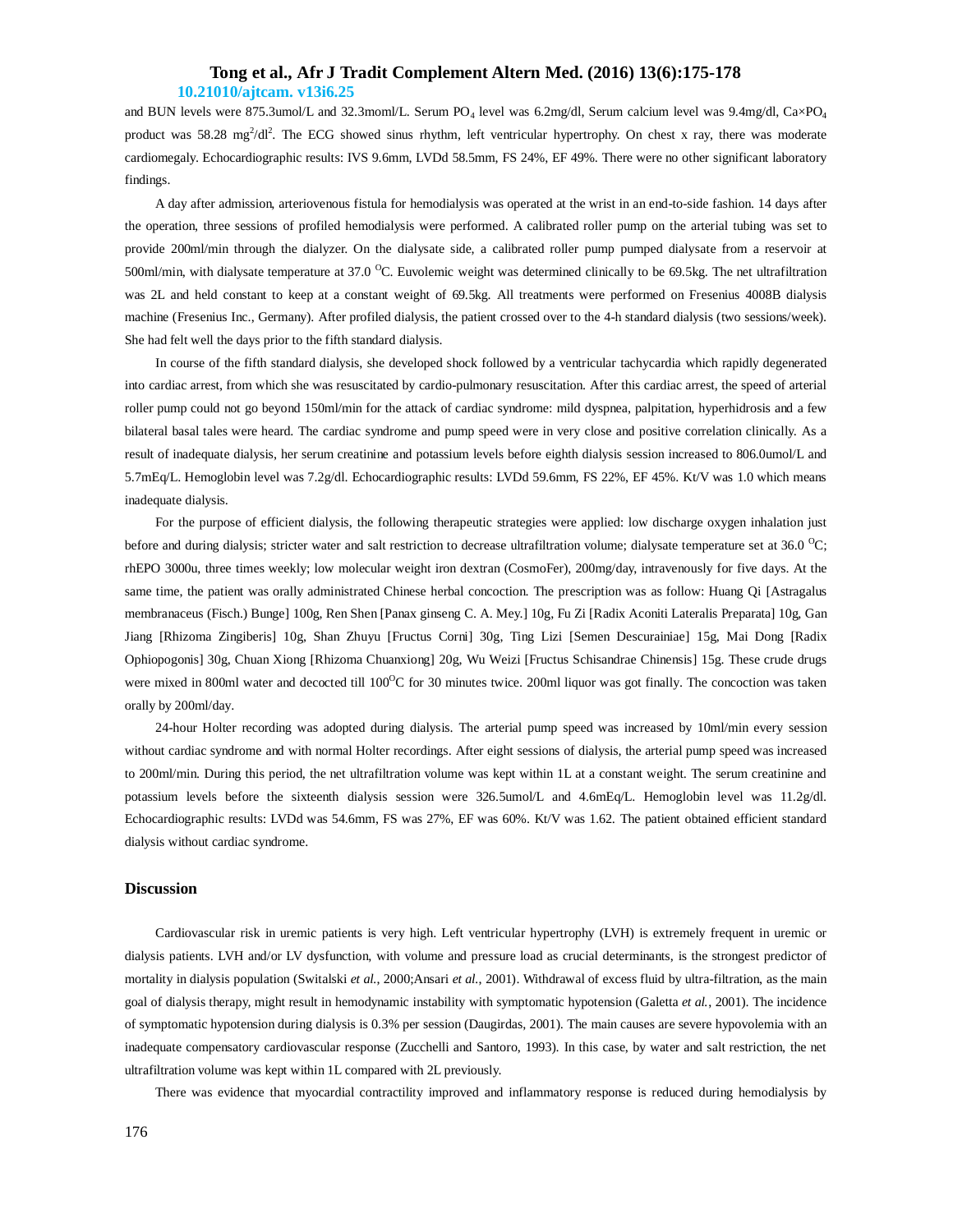lowering dialysate temperatures, which improves vascular stability finally (Levy *et al.*, 1992). So we changed dialysate temperature from 37.0  $\rm{^{\circ}C}$  to 36  $\rm{^{\circ}C}$ . There have been surprisingly few studies examined cardiac arrest and sudden death in dialysis populations. Moss reported on the cardiac status of dialysis patients (not exclusively during dialysis) (Moss *et al.*, 1992). 34 percent (seventy-four) experienced cardio-pulmonary resuscitation; 8 percent (6 of 64) survived till discharge, and only two (3%) were alive 180 days later. Another study in Taiwan, 24 cases of cardiac arrest during hemodialysis was reported (Lai *et al.*, 1999). All cases underwent cardio-pulmonary resuscitation. 29.2 percent (Seven) of patients survived but died within 24 hours. These data meant that sudden cardiac death still possess a major challenge during the process of dialysis. Some preventative strategy, such as cardioverter-defibrillator device implantation, was not fully studied in dialysis patients (Green *et al.*, 2011). There's need to direct more attention towards testing alternative interventions together with conventional therapeutic strategies that prevent cardiac arrest or reduce its lethality.

During the investigation of Chinese herbs traditionally used in the treatment of cardiac disorders, significant activities of some Chinese herbs were observed. Previous researches show that these Chinese herbs can improve both systolic and diastolic cardiac function, inhibit cardiac hypertrophy. Possible mechanisms include: (i) inhibition on left ventricular remodeling and apoptosis (Wang *et al.* 2002; Zhao *et al.* 2007); (ii) up-regulation of SERCA 2a gene expressions in left ventricular tissues (Su *et al.* 2009); (iii) downregulation of cardiac chymase signaling pathway and chymase-mediated Ang II production (Liu *et al.* 2012). These properties have prompted the compound prescription use in this case.

In Traditional Chinese Medicine, deficiency of heart Qi or abnormal heart Qi metabolism remain a major cause of initiation and development of cardiac disorders. With Heart Qi Deficiency, the circulatory system suffers greatly. It is said that blood nourishes the Qi, and Qi leads the blood. In short, if the Heart Qi is deficient, the blood is not properly directed. The Chinese herbs used in this case can strengthen the heart Qi and regulate heart Qi disorders.

We observed that, adjustments of dialysis strategy, together with Chinese herb administration, has proved to be beneficial. A major limitation of this study include among others: some laboratory data, including potassium, calcium, and bicarbonate concentrations, cannot reflect the serum values immediately pre-shock, were the "most recent available". Misclassification of hyperkalemia or hypokalemia, for example, would likely bias the association between pre-shock serum potassium level (as determined here) and arrest. Second, this study is only a case report, the conclusion need to be confirmed in large number of patients.

Notably, no previous reports of similar cases was reported in the current literature. The case supports the notion that these Chinese herbs are useful in the management of cardiac disorders in hemodialysis. While adjusting the dialysis strategies, Chinese herbs may provide more benefits.

#### **Acknowledgment**

 The research was ssupported by the National Natural Science Foundation of China (No. 81374039). All authors in the article have contributed significantly, and are in agreement with the content of the manuscript. There is no conflict of interest.

#### **References**

- 1. Amy LA, Steven FB. (2002). The Use of Complementary and Alternative Therapies Among Middle-Aged and Older Cardiac Patients. American Journal of Medical Quality 17: 21-27.
- 2. Ansari N, Manis T, Feinfeld DA. ( 2001). Symptomatic atrial arrhythmias in hemodialysis patients. Ren Fail 23: 71-76.
- 3. Cheung AK, Sarnak MJ, Yan G, Berkoben M, Heyka R, Kaufman A, Lewis J, Rocco M, Toto R, Windus D, Ornt D, Levey AS; HEMO Study Group. (2004). Cardiac diseases in maintenance hemodialysis patients: results of the HEMO Study. Kidney Int 65: 2380- 2389.
- 4. Daugirdas JT. (2001). Pathophysiology of dialysis hypotension: an update. Am J Kidney Dis 38: S11-S17.